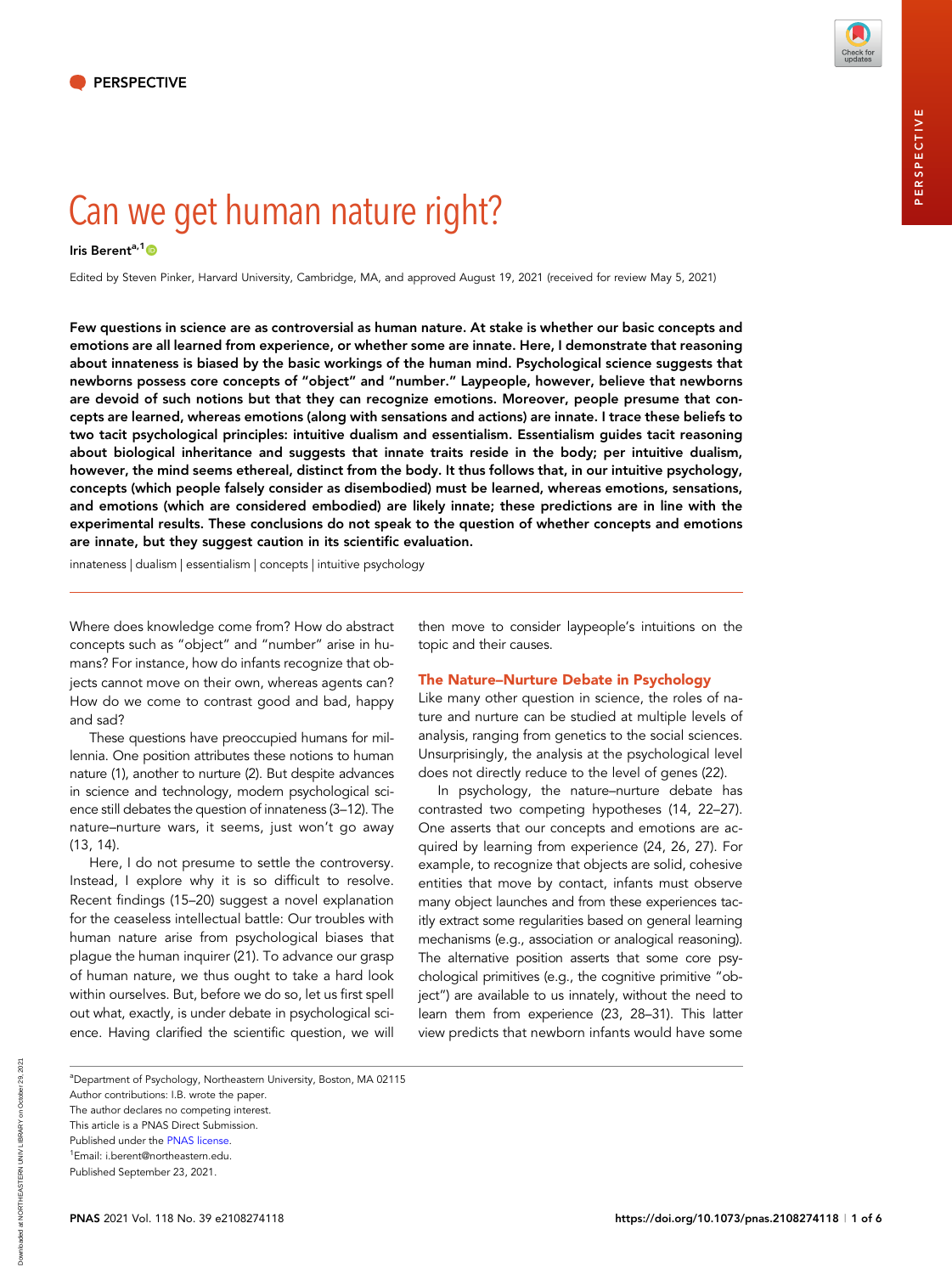expectations about what objects are and how they would move upon contact with other objects, even prior to having seen such collisions and the objects' trajectories (32).

To be clear, these two views are not mutually exclusive. For example, the fact that words (e.g., "dog") are learned from experience does not preclude the possibility that language structure is partly innate. The scientific task ahead, then, is not to decide between innateness and learning generally, but rather to detail which specific aspects of the human psyche must be learned and which others are innate.

But in the eyes of some, the innateness hypothesis is incoherent. Some researchers worry that notions such as "object" are ethereal (33), so they cannot possibly affect behavior, and their acquisition cannot be controlled by genes. Others reject the contrast between nature and nurture on the grounds that genes and the environment interact (24) so innateness is intractable, perhaps even meaningless (34, 35). However, these objections are ill-founded.

First, psychological concepts like "object" are not ethereal entities but units of information that are encoded by a physical medium (36–41). Much like genes are the carriers of hereditary information (42), the notion of "object" is carried by some physical signaling mechanism in the brain. While the full neural and genetic details are unknown that is not to say they do not exist, and that innateness cannot be studied scientifically. Just as Mendel unveiled the functional principles of inheritance nearly a century prior to the discovery of the structure of DNA, so too can one examine the innateness of concepts and emotions at the functional, psychological level.

Second, gene × environment interactions do not obviate the psychological question of innateness (13). If newborns do, in fact, possess an innate notion of "object," then, at the biological level, it likely arises from the interactions of genes and experience, just like the anatomy of their body (e.g., their five fingers). This interaction, however, does not provide a psychological explanation for how concepts like "object" arise; psychological innateness is not a synonym for "genes," nor does "learning" reduce to "environment" (13, 22, 23, 43). Yet, the question of psychological innateness is perfectly coherent. Just as it is entirely reasonable for a scientist to ask whether "having five fingers" is an inherited anatomical trait in humans (as opposed to, say, a scratch on the arm), so it is perfectly plausible to contrast between psychological traits that are possibly innate (e.g., the notion of an object) and ones that are clearly not (e.g., the English word for "dog"). In fact, rejecting the notion of psychological innateness obscures not only the role of nature but also of nurture (13).

## Do We Get Human Nature Right?

The psychological question of "innateness," then, is perfectly well-defined, and it has been intensely studied. However, scientific consensus on this topic is nowhere in sight. Why is "innateness" such a difficult question? Could these difficulties arise, in part, from cognitive barriers that lie within the human psyche?

The possibility that cognitive barriers might impede scientific progress is not new, and it is not specific to reasoning about innateness. Scientists have long recognized that their conclusions could be tacitly swayed by general psychological biases, such as the experimenter expectancy effect [e.g., a bias to accept an expected outcome as true (44)], and they have taken steps to mitigate against them (e.g., double-blind designs). Biases can also arise from tacit intuitive theories about physics and biology (45);

these effects have been demonstrated in reasoning about topics such as evolution (46–49), impetus (50), and psychology (51, 52).

Here, I examine whether psychological biases could likewise cloud reasoning about psychological innateness. To be clear, the possibility that such biases exist says nothing about whether psychological traits are, in fact, innate. I certainly do not wish to suggest that, if people are biased, then psychological innateness is vindicated. But if such biases do sway our understanding of innateness, then we need to recognize them. To combat such tendencies, we ought to take a hard look within ourselves.

#### Laypeople's Intuitions about Innateness

To find out whether laypeople's reasoning about a scientific topic is biased, one would typically compare laypeople's understanding with the outcomes established by science. But when it comes to innateness, this is difficult to do, as the scientific community has not reached a consensus on the nature–nurture debate. Certainly, one cannot cry foul simply because people land on one's unfavorite side of the innateness debate; as noted, its true victor is unknown.

To shed light on laypeople's innateness intuitions, we will thus adopt a different strategy. Rather than evaluating the veracity of laypeople's conclusions about innateness (i.e., as a putative cause of human behavior), we can ask them to predict how participants would respond in specific circumstances (i.e., to predict human behavior itself). For example, one could present people with descriptions of published psychological experiments (complete with methods and rationale) and invite them to predict the outcomes: How would naïve participants (such as young infants and remote hunter-gatherers) respond to novel stimuli they have never encountered before?

Here, the scientific facts are well-established (i.e., it is well known how newborns respond in specific settings), so these facts offer a benchmark for assessing human intuitions. If people believe these traits are innate, then they might expect them to emerge even when learning is not possible. To the extent that laypeople's judgments systematically diverge from the scientific facts, a psychological bias seems likely. Results show that such divergence indeed exists, and it is quite striking.

People assume that emotional facial expressions can be recognized spontaneously, in advance of experience (15, 16). For example, they predict that newborns prefer happy faces to angry ones (15); research does not support this intuition (53). Laypeople are further convinced that a hunter-gatherer can spontaneously recognize Westerners' emotional facial expressions (16). The scientific evidence here is mixed, as some studies indicate they can (12, 54–57) and others that they cannot (11, 58–60). To be clear, these null results do not demonstrate that emotional facial expressions, let alone emotions per se, are fully learned (and there are reasons to suspect they are not (61–66)). However, for laypeople, the controversy is settled. Laypeople maintain that emotional facial expressions are universal and that they emerge at birth (15, 16).

Interestingly, when it comes to abstract ideas (propositions, e.g. "objects are cohesive," and concepts, e.g. "object" and "number"), laypeople's intuitions are markedly different (15, 17, 18). Consider number, for example. Can newborns recognize that four lights and four tones share the same abstract number? Experiments to answer these questions have been conducted, and the results are resoundingly affirmative (67). Laypeople, however, contend that infants will fail (15). In their (erroneous) estimation, these notions do not arise before the second year of life (18).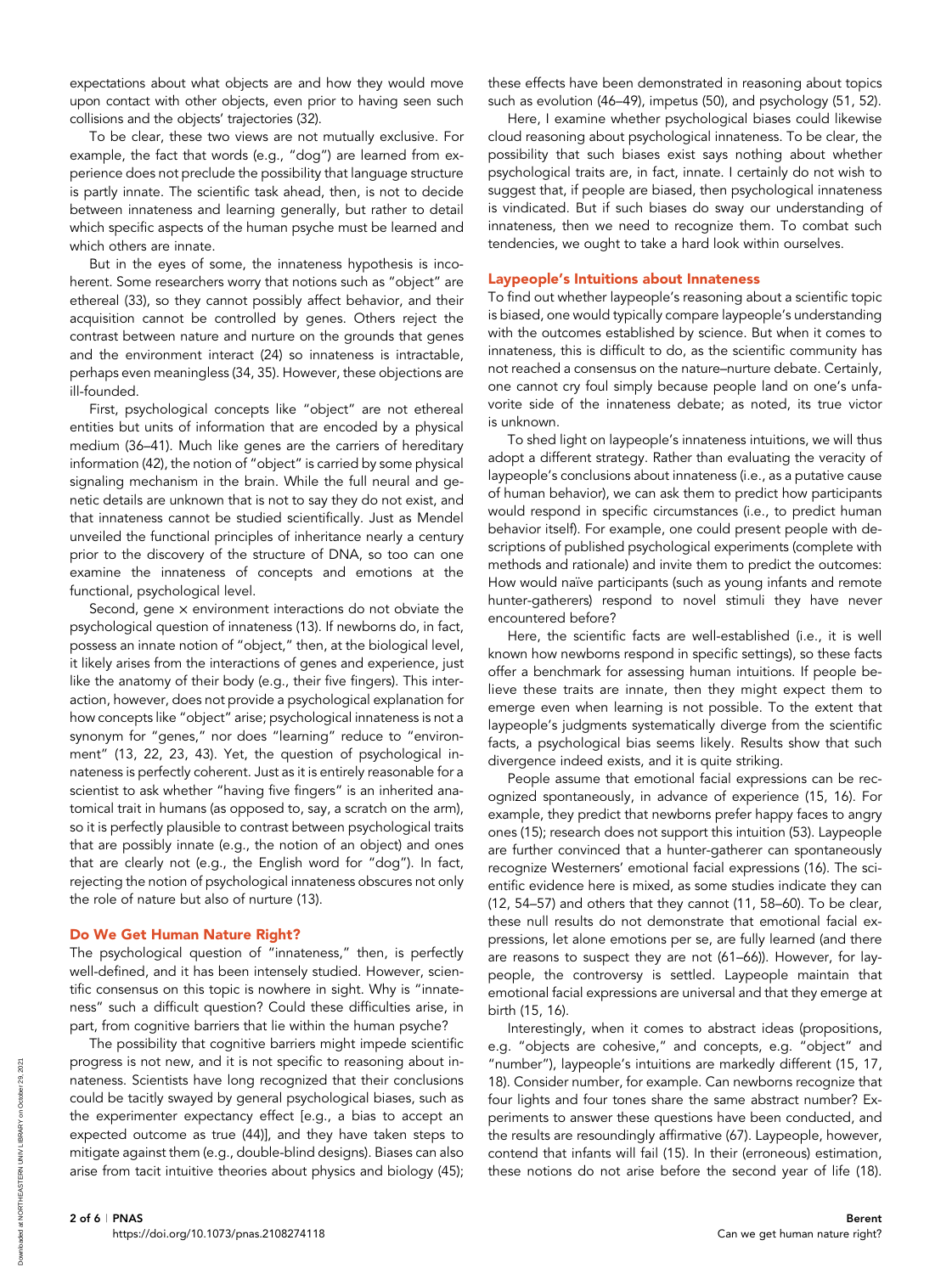Moreover, when participants are asked to indicate whether these ideas are innate or not (and innateness is defined as in The Nature–Nurture Debate in Psychology), they insist they are not (15, 18), but assert that emotions are (16). Whether these conclusions are true is controversial, but as we will shortly see (in The Line of Evidence), the logic that supports them is demonstrably faulty.

Laypeople, then, hold strong intuitions about human nature, and their attitudes bifurcate for "hot emotions" and "cold ideas." Emotions, people believe, are innate, whereas ideas must be learned. How do such attitudes arise?

# It's a Perfect Cognitive Storm

Several previous proposals have sought to explain laypeople's innateness intuitions. One possibility is that people reject innateness because they might be worried that it promotes social discrimination (23). People could also deny innateness because they consider infants to be inert, or because they fixate on their own learning experiences at school (18). Finally, people could reject innateness because they believe that what they know arises solely from three sources (their sensations, inferences, and communications with others), so they see no need to consider an additional innate origin (68).

While all these factors could contribute to our innateness intuitions, they are insufficient to explain them. Indeed, each of these proposals explains only half of what needs explaining. They account for why people shy away from innateness. But as shown above, laypeople's intuitions bifurcate for emotions and ideas. The challenge, then, is to explain why it is that we reject innate ideas, but embrace innate emotions.

New research (15–17, 19, 20) traces these intuitions to a psychological dissonance. The dissonance arises from the collision between two fundamental psychological principles: intuitive dualism and essentialism (21). Both principles are intuitive (unlike the philosophical doctrines that share those names), they operate entirely "under the hood," even in small-scale societies (69–72), in children (69, 70, 73, 74), and, possibly, in infants (75–78). However, they demonstrably meddle with our understandings of the physical (50), natural (45–47), and social worlds (79, 80), and, critically, of ourselves (19, 21).

Consider the first suspect, essentialism. A large literature suggests that laypeople believe that living things are what they are because of their inborn essence (81–84). When children consider biological inheritance (e.g., why is the puppy brown, like its mother?), they reason that the offspring acquires a tiny piece of matter from its biological parents (73). Similarly, children (83) and infants (76) believe that an animal's essence resides in its insides, centered in its body (85), and possibly linked to some bodily substance (e.g., blood) (86, 87). This suggests that, per essentialism, innate traits must be firmly embodied (85, 88–90).

People, however, are also intuitive dualists (75)—they tacitly consider the mind as being distinct from the body (17, 70, 91–97). For example, children and adults believe that the mind can leave the body of one creature and transfer into another (70, 93), and that ideas persist after death, despite the body's demise (17, 94). Per intuitive dualism, then, ideas are disembodied (17, 21).

Now, if, per essentialism, innate traits must be in the body, whereas per intuitive dualism, ideas are disembodied (in the mind), then intuitively ideas cannot be innate (see Fig. 1). Intuitive dualism and essentialism thus collide to form a perfect cognitive storm. Our innateness intuitions could be its casualties.



Fig. 1. Laypeople's intuitions about innateness.

# The Line of Evidence

The dissonance between intuitive dualism and essentialism explains why emotions and ideas elicit such conflicting reactions. The divergence, I argue, arises because emotions are perceived as firmly embodied, whereas ideas are not.

The possibility that any psychological traits would be perceived as embodied might appear curious, as overall, the psyche certainly seems more ethereal than the body. But compared with each other, some psychological traits seem more embodied than others. Emotions, actions, and sensations seem to be anchored in the body: We believe we hear "with our ears," walk "with our feet," and express our emotions on our faces and internally (one's "nervous stomach"), but for ideas (e.g., what is an object?) the link to the body (brain) seems tenuous.

Experimental results indeed show that laypeople strongly link emotions (e.g., "anger") and sensorimotor traits (e.g., walking) to the body; they believe they are likely to "show up" in a brain scan and to transfer to a duplicate of one's body (16, 17). By contrast, ideas (e.g., "number," "agents have goals") are perceived as relatively disembodied, less detectible in the brain (17), and less amenable to transfer if the body is duplicated (17), but as more likely to persist without the body in the afterlife (17, 94). So, altogether, ideas seem disembodied relative to affective and sensorimotor traits.

Now, since our innateness intuitions are governed by essentialism, and since essentialism requires that innate traits be embodied, it follows that our innateness intuitions depend on our intuitions about embodiment. Emotions fit the "essentialist bill," as people perceive them as embodied [e.g., they can be seen in the face (16)]. Essentialism, then, should lead us to view emotions as innate. But ideas (e.g., number, object, "agents have goals") are perceived as disembodied (courtesy of intuitive dualism), so by the same logic people should reject innate ideas.

Critically, each of these biases arises from presumptions about the mind, body, and innateness, and these presumptions are false. Science shows that cognition resides in the brain (contrary to intuitive dualism), and that embodiment doesn't imply innateness or immutability (contrary to essentialism). But once these false premises are set, our innateness intuitions follow syllogistically. It is thus no wonder that people project them broadly—even when they consider creatures about which they know little (animals or aliens)—just as the results show (15, 17).

These same principles further predict that people should be positively inclined to assume innateness for any embodied psychological trait. Sensations and motor actions are a case in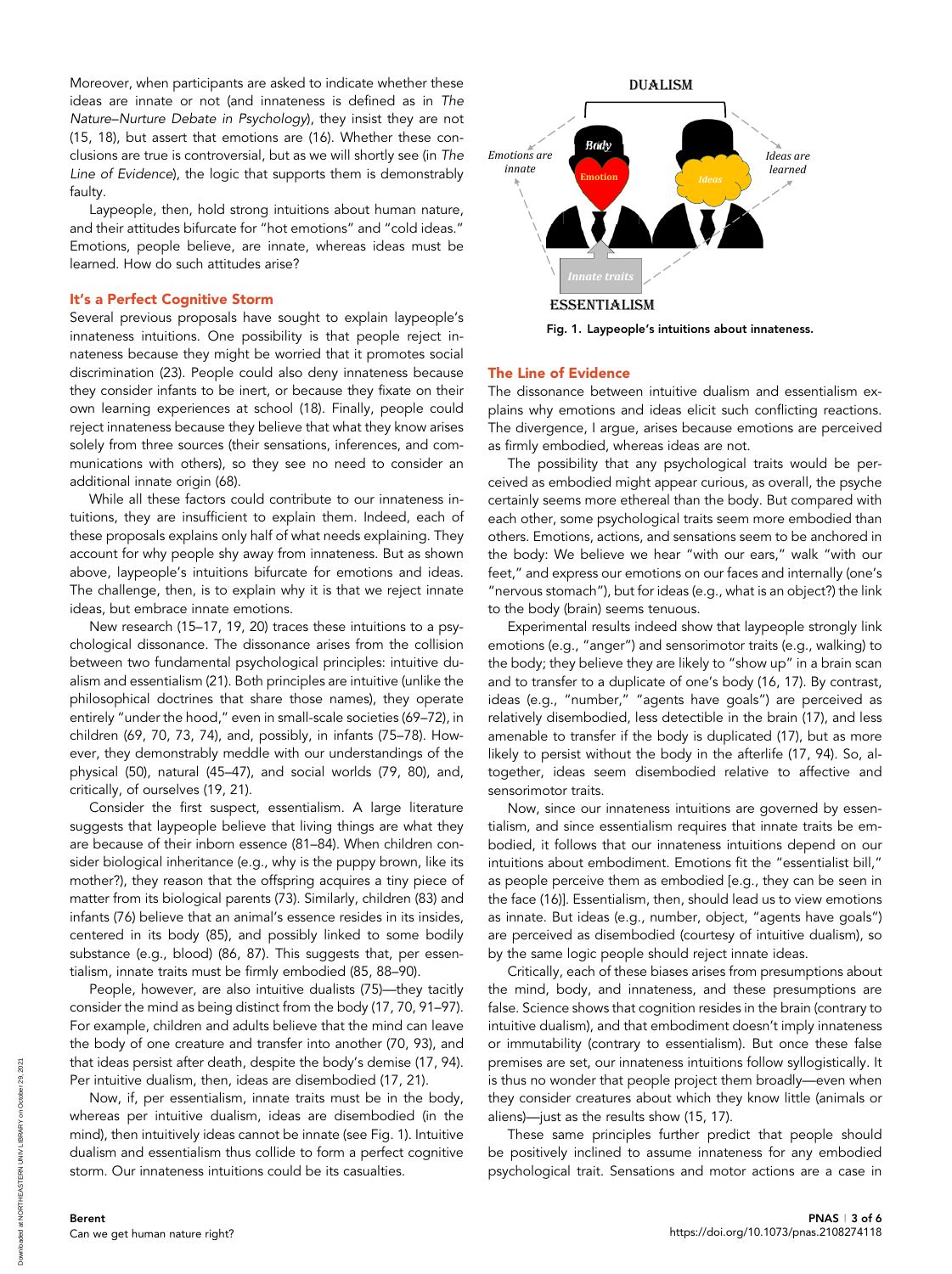point—people, recall, believe that we see "with our eyes" and move "with our legs," so one would expect laypeople to be positively biased to consider sensorimotor traits as innate. Indeed, they are so inclined (17).

Moreover, since innateness intuitions depend on embodiment, and since embodiment is a matter of degree (happiness is linked to one's smile, but it's less obvious where jealously might lie), innateness intuitions ought to vary accordingly—the stronger the perceived embodiment of a trait, the stronger its perceived innateness; this, too, is in line with our experimental findings (16, 17). Although ideas (the "contents" of cognition) seem decidedly ethereal, the aptitudes and mechanisms that engender and store them (e.g., intelligence and memory) could well be amenable to some embodiment (e.g., memory might be likened to a "container"; intelligence might be likened to a "thinking muscle"). It is thus conceivable that people would consider intelligence as innate (98) while still denying innate ideas (15, 17, 18).

Finally, the dissonance theory not only explains the innateness storm but it also predicts how to mitigate it or even head it off altogether by tampering with its engines. If we could convince people that the mind and the body are one and the same, that should attenuate their intuitive dualism and increase their innateness intuitions. Offering them evidence that abstract ideas affect the brain (i.e., ideas are embodied) should similarly satisfy their intuitive essentialism, also increasing their innateness intuitions. Both predictions are borne out (17, 19, 99).

Whether or not our intuitive conclusions (e.g., "ideas aren't innate") are false is difficult to ascertain. To reiterate, scientists are still actively debating these questions. Nonetheless, two conclusions seem clear. First, laypeople's predictions about specific human behaviors (e.g., whether newborns can predict the trajectories of objects) are at odds with psychological studies. Second, the logic that drives those predictions is faulty, inasmuch as it rests on the erroneous presumptions that 1) some psychological states are disembodied and 2) embodied states are innate. Accordingly, our innateness intuitions are biased—they cannot be trusted.

## Is Empiricism Innate?

Lila Gleitman, the renowned language acquisition researcher, quipped that empiricism is innate. Empiricism, here, refers to the belief that knowledge arises by learning from experience. Gleitman, then, correctly predicted that human reasoning about the origins of knowledge is biased, adding the twist that the bias is itself innate.

The present results cannot evaluate this claim, as they are obtained solely from Western adults (but see ref. 18), yet several considerations suggest that these biases could arise in humans more generally.

First, intuitive dualism and essentialism—the two engines of our perfect cognitive storm—have each been documented in small-scale societies, even in people who explicitly reject these beliefs (70–72). Second, intuitive dualism is implicated in beliefs about the afterlife, which are pervasive across cultures (100). Third, intuitive dualism and, possibly, essentialism, might be rooted in the core knowledge of young infants. To be clear, it is unlikely that intuitive dualism per se is innate, as it is unclear what evolutionary advantage it confers. Nonetheless, dualism and essentialism principles could well arise from core cognitive mechanisms that manifest in early infancy, and they are plausibly adaptive. In particular, intuitive dualism could emerge from the conjunction of two systems of core knowledge—one system guiding a newborn's understanding of objects and their physical interactions (4, 28, 101) and another guiding an infant's understanding of the minds of agents (31, 102). Essentialism, in turn, could be informed, in part, by infants' early understanding that agents differ from inanimate objects (103, 104), and that they must have "insides" (76).

Whether intuitive dualism and essentialism are universal and whether their roots are innate is uncertain. Moreover, even if we were innately equipped with the storm's two "engines," there is no guarantee that these forces would always collide. These indeterminacies, however, do not undermine the significance of these biases.

The nature–nurture debate runs deep throughout Western intellectual history. So, even if these innateness biases are strictly Western their repercussions are profound, and they may not be confined to laypeople. Inasmuch as scholars are humans, they too are at risk (18). So, regardless of whether our innateness intuitions are innate, these presumptions ought to be heeded.

#### Other Unsolved Crimes and Mysteries

Moving beyond innateness, these results suggest that intuitive dualism and essentialism shape the stories we tell about our psyches. Since these two principles are mutually incompatible, we should expect them to elicit predictable biases in other aspects of our self-understanding.

And indeed, the principles we have invoked to explain laypeople's innateness intuitions can also account for their irrational fascination with the brain (20, 105), their prejudices about psychiatric as opposed to cognitive disorders [e.g., depression (20) vs. dyslexia (106)], and their puzzling attitudes about the "true self" (19) and the afterlife (17, 21, 100). In each case, laypeople's intuitions are predicted by the tension between intuitive dualism and essentialism.

Our troubles with innateness, then, seem to arise from a broader syndrome of self-myopia. These multiple false stories about human nature suggest that we, the storytellers, are blind to who we are (21). Becoming aware of our intuitive biases might allow us to rein them in.

Data Availability. There are no data underlying this work.

<sup>2</sup> J. Locke, The Works of John Locke, in Nine Volumes (Printed for C. and J. Rivington etc., London, ed. 12, 1824).

<sup>3</sup> N. D. Goodman, T. D. Ullman, J. B. Tenenbaum, Learning a theory of causality. Psychol. Rev. 118, 110–119 (2011).

<sup>4</sup> E. S. Spelke, K. D. Kinzler, Core knowledge. Dev. Sci. 10, 89–96 (2007).

<sup>5</sup> M. Zorzi, A. Testolin, An emergentist perspective on the origin of number sense. Philos. Trans. R. Soc. Lond. B Biol. Sci. 373, 20170043 (2017).

<sup>6</sup> S. Carey, The Origin of Concepts (Oxford Series in Cognitive Development, Oxford University Press, Oxford, 2009).

<sup>7</sup> N. Chomsky, What Kind of Creatures Are We? (Columbia Themes in Philosophy, Columbia University Press, New York, 2016).

<sup>8</sup> M. Tomasello, Universal grammar is dead. Behav. Brain Sci. 32, 470–471 (2009).

<sup>9</sup> C. L. Suhler, P. Churchland, Can innate, modular "foundations" explain morality? Challenges for Haidt's moral foundations theory. J. Cogn. Neurosci. 23, 2103–2116, discussion 2117–2122 (2011).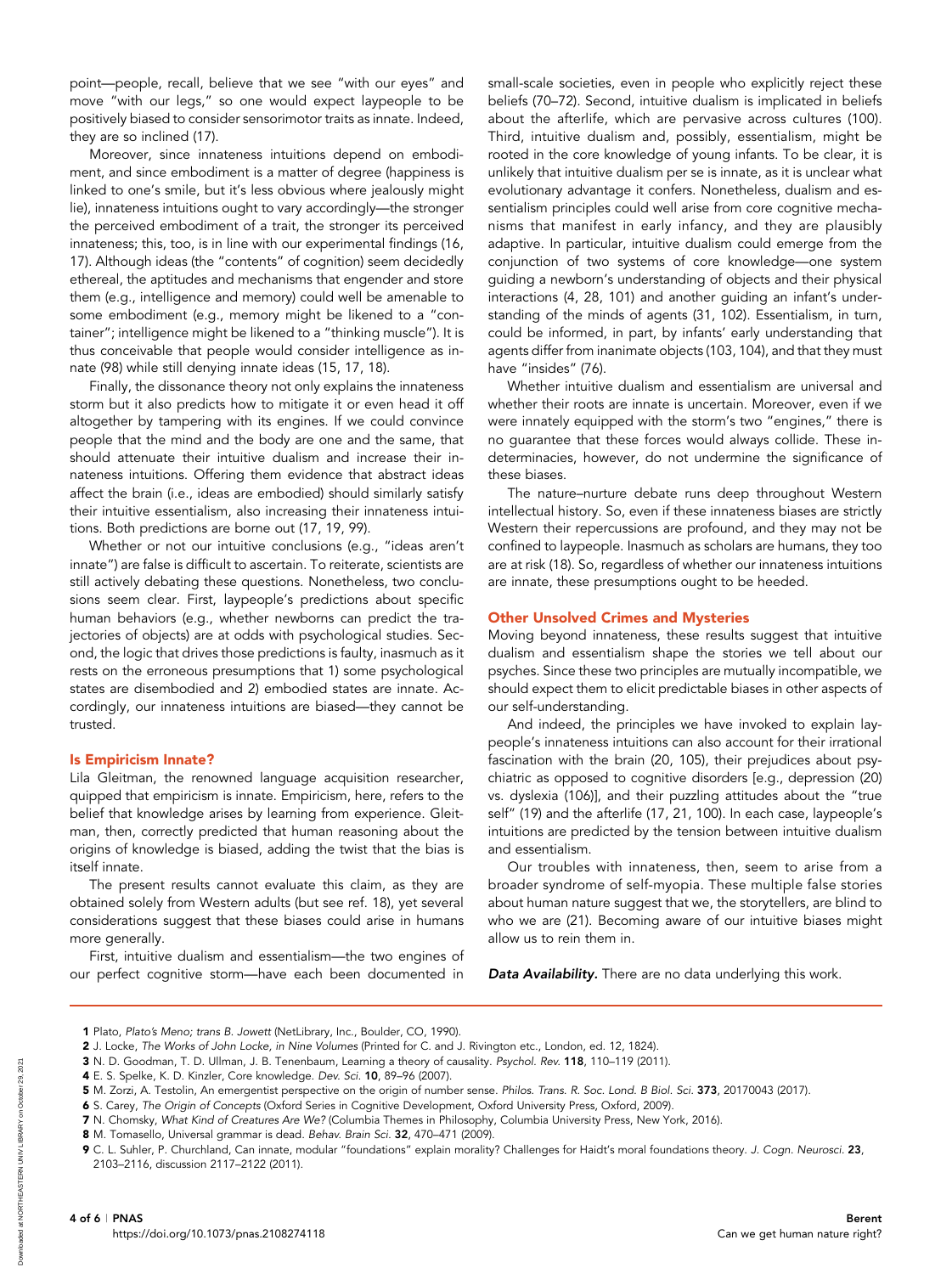- 10 J. Haidt, The new synthesis in moral psychology. Science 316, 998–1002 (2007).
- 11 L. F. Barrett, How Emotions are Made: The Secret Life of the Brain (Houghton Mifflin Harcourt, Boston, 2017).
- 12 D. A. Sauter, F. Eisner, P. Ekman, S. K. Scott, Cross-cultural recognition of basic emotions through nonverbal emotional vocalizations. Proc. Natl. Acad. Sci. U.S.A. 107, 2408–2412 (2010).
- 13 S. Pinker, Why nature & nurture won't go away. Daedalus 133, 5-17 (2004).
- 14 J. Samet, D. Zaitchik, "Innateness and contemporary theories of cognition" in The Stanford Encyclopedia of Philosophy, E. N. Zalta, Ed. (Stanford University, 2017).
- 15 I. Berent, M. Platt, G. M. Sandoboe, People's intuitions about innateness. Open Mind (Camb.) 3, 101–114 (2019).
- 16 I. Berent, L. F. Barrett, M. Platt, Essentialist biases in reasoning about emotions. Front. Psychol. 11, 562666 (2020).
- 17 I. Berent, M. Platt, G. M. Sandoboe, "Empiricism is natural: It arises from dualism and essentialism" in Oxford Studies in Experimental Philosophy (Oxford University Press, in press).
- 18 J. J. Wang, L. Feigenson, Is empiricism innate? Preference for nurture over nature in people's beliefs about the origins of human knowledge. Open Mind (Camb.) 3, 89–100 (2019).
- 19 I. Berent, M. Platt, The true "me" Mind or body? J. Exp. Soc. Psychol. 93, 104100 (2021).
- 20 I. Berent, M. Platt, Essentialist biases about psychiatric disorders: Brain disorders are presumed innate. Cogn. Sci. (Hauppauge) 45, e12970 (2021).
- 21 I. Berent, The Blind Storyteller: How We Reason about Human Nature (Oxford University Press, 2020).
- 22 R. Samuels, Innateness in cognitive science. Trends Cogn. Sci. 8, 136–141 (2004).
- 23 S. Pinker, The Blank Slate: The Modern Denial of Human Nature (Viking, New York, 2002).
- 24 J. L. Elman et al., Rethinking Innateness: A Connectionist Perspective on Development (MIT Press, Cambridge, MA, 1996).
- 25 P. Carruthers, S. Laurence, S. P. Stich, Eds., The Innate Mind (Oxford University Press, New York, 2005).
- 26 D. E. Rumelhart, J. L. McClelland, T. P. R. Group, Eds., Parallel Distributed Processing: Explorations in the Microstructure of Cognition (MIT Press, Cambridge, MA, 1986), vol. 2.
- 27 J. L. McClelland et al., Letting structure emerge: Connectionist and dynamical systems approaches to cognition. Trends Cogn. Sci. 14, 348-356 (2010).
- 28 E. Spelke, Initial knowledge: Six suggestions. Cognition 50, 431–445 (1994).
- 29 J. A. Fodor, The Language of Thought (Harvard University Press, Cambridge, MA, 1975).
- 30 N. Chomsky, Language and Mind (Harcourt, Brace & World, New York, 1968).
- 31 A. M. Leslie, Pretense and representation: The origins of 'theory of mind'. Psychol. Rev. 94, 412-426 (1987).
- 32 A. M. Leslie, S. Keeble, Do six-month-old infants perceive causality? Cognition 25, 265–288 (1987).
- 33 A. M. Glenberg, J. K. Witt, J. Metcalfe, From the revolution to embodiment: 25 years of cognitive psychology Perspect. Psychol. Sci. 8, 573-585 (2013).
- 34 P. Griffiths, E. Machery, S. Linquist, The vernacular concept of innateness. Mind Lang. 24, 605–630 (2009).
- 35 J. Stiles, The Fundamentals of Brain Development: Integrating Nature and Nurture (Harvard University Press, Cambridge, MA, 2008).
- 36 J. A. Fodor, Psychological Explanation: An Introduction to the Philosophy of Psychology (Random House, New York, 1968).
- 37 J. A. Fodor, The mind-body problem. Sci. Am. 244, 114–120, 122–123 (1981).
- 38 J. A. Fodor, Z. W. Pylyshyn, Connectionism and cognitive architecture: A critical analysis. Cognition 28, 3–71 (1988).
- 39 S. Pinker, How the Mind Works (Norton, New York, 1997).
- 40 A. Newell, H. A. Simon, Computer simulation of human thinking. Science 134, 2011–2017 (1961).
- 41 G. Marcus, The Algebraic Mind: Integrating Connectionism and Cognitive Science (MIT Press, Cambridge, MA, 2001).
- 42 S. Mukherjee, The Gene: An Intimate History (Scribner, New York, 2016).
- 43 G. F. Marcus, The Birth of the Mind: How a Tiny Number of Genes Creates the Complexities of Human Thought (Basic Books, New York, 2004).
- 44 R. Rosenthal, Task variations in studies of experimenter expectancy effects. Percept. Mot. Skills 29, 9–10 (1969).
- 45 A. Shtulman, Scienceblind: Why Our Intuitive Theories About the World Are So Often Wrong (Basic Books, New York, 2017).
- 46 A. Shtulman, L. Schulz, The relation between essentialist beliefs and evolutionary reasoning. Cogn. Sci. 32, 1049-1062 (2008).
- 47 D. Kelemen, The magic of mechanism: Explanation-based instruction on counterintuitive concepts in early childhood. Perspect. Psychol. Sci. 14, 510-522 (2019). 48 J. D. Coley, M. Arenson, Y. Xu, K. D. Tanner, Intuitive biological thought: Developmental changes and effects of biology education in late adolescence. Cognit. Psychol. 92, 1–21 (2017).
- 49 D. Kelemen, Are children "intuitive theists"? Reasoning about purpose and design in nature. Psychol. Sci. 15, 295-301 (2004).
- 50 M. McCloskey, D. Kohl, Naive physics: The curvilinear impetus principle and its role in interactions with moving objects. J. Exp. Psychol. Learn. Mem. Cogn. 9, 146–156 (1983).
- 51 C. Brick, B. Hood, V. Ekroll, L. de-Wit, Illusory essences: A bias holding back theorizing in psychological science. Perspect. Psychol. Sci., 1745691621991838 (2021).
- 52 S. Gottlieb, T. Lombrozo, Can science explain the human mind? Intuitive judgments about the limits of science. Psychol. Sci. 29, 121-130 (2018).
- 53 T. Farroni, E. Menon, S. Rigato, M. H. Johnson, The perception of facial expressions in newborns. Eur. J. Dev. Psychol. 4, 2-13 (2007).
- 54 D. A. Sauter, F. Eisner, P. Ekman, S. K. Scott, Emotional vocalizations are recognized across cultures regardless of the valence of distractors. Psychol. Sci. 26, 354–356 (2015).
- 55 P. Ekman, E. R. Sorenson, W. V. Friesen, Pan-cultural elements in facial displays of emotion. Science 164, 86–88 (1969).
- 56 H. A. Elfenbein, N. Ambady, On the universality and cultural specificity of emotion recognition: A meta-analysis. Psychol. Bull. 128, 203-235 (2002).
- 57 C. Chen et al., Distinct facial expressions represent pain and pleasure across cultures. Proc. Natl. Acad. Sci. U.S.A. 115, E10013-E10021 (2018).
- 58 M. Gendron, D. Roberson, J. M. van der Vyver, L. F. Barrett, Perceptions of emotion from facial expressions are not culturally universal: Evidence from a remote culture. Emotion 14, 251–262 (2014).
- 59 C. Crivelli, J. A. Russell, S. Jarillo, J.-M. Fernández-Dols, The fear gasping face as a threat display in a Melanesian society. Proc. Natl. Acad. Sci. U.S.A. 113, 12403–12407 (2016).
- 60 M. Gendron, C. Crivelli, L. F. Barrett, Universality reconsidered: Diversity in making meaning of facial expressions. Curr. Dir. Psychol. Sci. 27, 211-219 (2018).
- 61 D. Sznycer, L. Cosmides, J. Tooby, Adaptationism carves emotions at their functional joints. Psychol. Inq. 28, 56–62 (2017).
- 62 L. Cosmides, J. Tooby, Evolutionary psychology: New perspectives on cognition and motivation. Annu. Rev. Psychol. 64, 201–229 (2013).
- 63 D. Buttelmann, J. Call, M. Tomasello, Do great apes use emotional expressions to infer desires? Dev. Sci. 12, 688–698 (2009).
- 64 L. A. Parr, J. T. Winslow, W. D. Hopkins, F. B. M. de Waal, Recognizing facial cues: Individual discrimination by chimpanzees (Pan troglodytes) and rhesus monkeys (Macaca mulatta). J. Comp. Psychol. 114, 47–60 (2000).
- 65 D. Valente, A. Theurel, E. Gentaz, The role of visual experience in the production of emotional facial expressions by blind people: A review. Psychon. Bull. Rev. 25, 483–497 (2018).
- 66 I. Eibl-Eibesfeldt, "The expressive behaviour of the deaf-and- blind-born" in Social Communication and Movement, M. I. V. Von Cranach, Ed. (Academic, London, 1973), pp. 163–194.
- 67 V. Izard, C. Sann, E. S. Spelke, A. Streri, Newborn infants perceive abstract numbers. Proc. Natl. Acad. Sci. U.S.A. 106, 10382–10385 (2009).
- 68 P. Carruthers, How mindreading might mislead cognitive science. J. Conscious. Stud. 27, 195–219 (2020).
- 69 P. Sousa, S. Atran, D. Medin, Essentialism and folkbiology: Evidence from Brazil. J. Cogn. Cult. 2, 195–223 (2002).